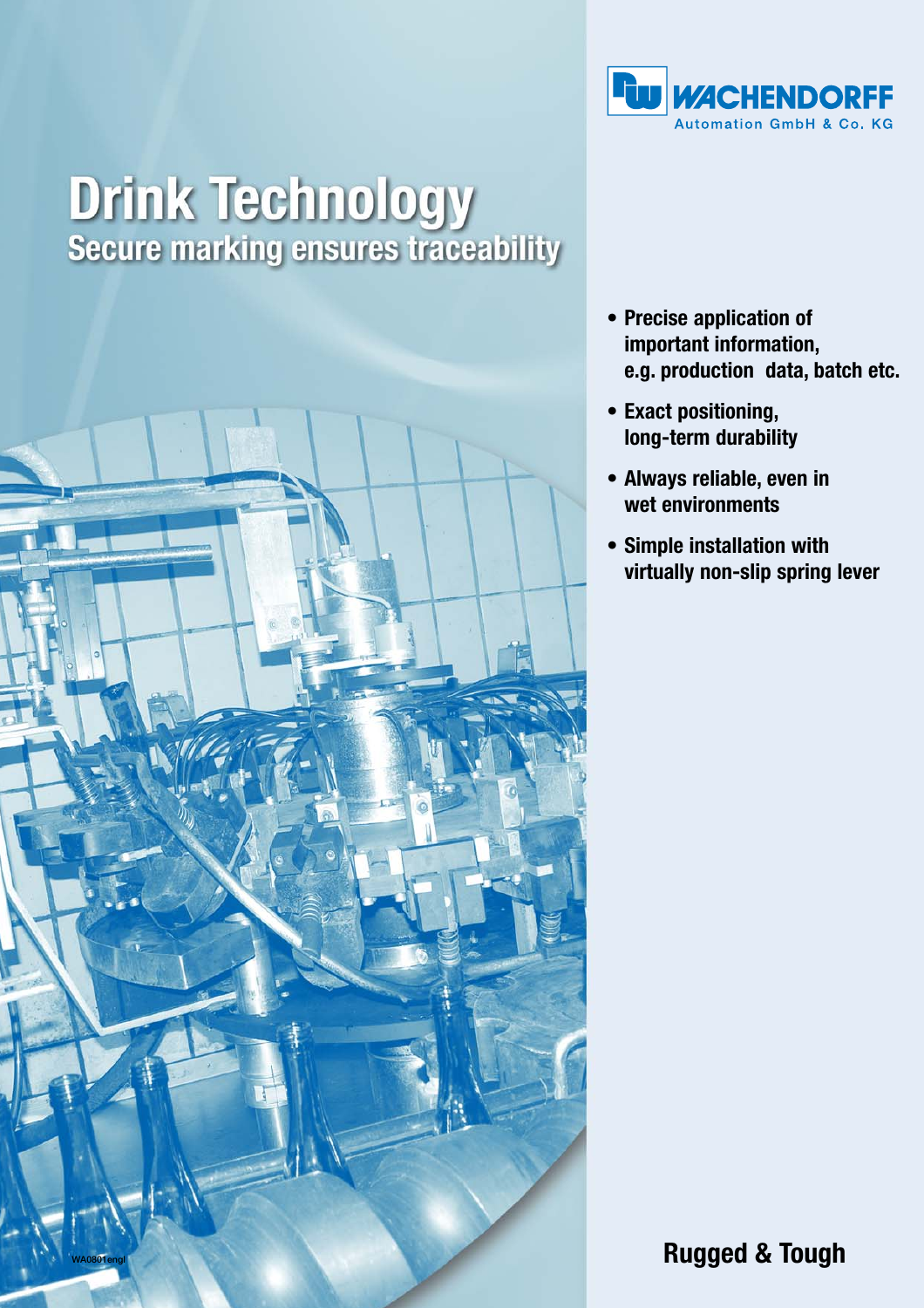



## The right pressure is what is needed not just inside the Sekt bottle

Modern quality control systems also incorporate the possibility for product traceability – this requires clear, durable labelling. Industrial rugged components from Wachendorff ensure correct rotation during printing onto Sekt bottles.

For customer protection purposes, foodstuffs are subject to a whole series of strict regulations, including the obligation to provide unique lot marking, in order to facilitate product tracing and identification. The law requires the product to be marked in a way that is both clearly visible and legible. This is not problem, for example, on bags of flour or bars of chocolate; however it is a whole different story when it comes to bottles.

It is not only that glass offers a poor background onto which to print, but glass bottles are not exactly flat, due to their shape, and during the filling process they are wet as well. This was the difficult challenge facing Karlheinz Bubeck, technical plant manager at the Ohlig Sekt winery in Rüdesheim.

The finest wines are fermented here to produce Sekt (German quality sparkling wine). In the vaulted cellars, which are more than 100 years old, lie bottles of Sekt fermented in the classical way, whilst elsewhere more hectolitres of the delicious liquid are maturing in tanks and barrels. The inside of the winery has more the appearance of a stately villa than a production facility.

The business was founded back in 1919 at the same location where it stands today and has grown continuously. Currently 2 million bottles of Sekt leave the Rüdesheim plant each year – and the trend is upwards. The Germans are still world leaders in Sekt consumption – increasingly however other countries are becoming aware of the excellent quality of this German product. The Rheingau is particularly appreciated by lovers of Sekt, due to the traditional high quality Rieslings grown here.

Karlheinz Bubeck places special emphasis on the latest technology when it comes to bottling the various Sekts from the barrels and tanks. It is crucial that the noble wine is protected from oxidation, so that it can be laid down for a long period of time whilst keeping the taste fresh. The bottling plant is able to handle up to 20,000 bottles per day, including quality control – and including printing the base of the bottles.

Karlheinz Bubeck has a specialist for printing and labelling to thank for the fact, that this can all be carried out without problems. This company retrofitted a specially designed inkjet printing system to the existing bottling plant. Using a noncontact method, the figures are squirted onto the domed bottle base using a white pigmented ink; this dries completely within a second, so that it cannot be washed off or smeared as the bottle continues on its way.

Because of the high speed at which the bottles move through the bottling plant, precision is very important. To ensure that the bottle is in exactly the right position when the jet of ink is applied, a tough industrial encoder, type WDG58A, supplied by the Wachendorff company, has been installed.

Grippers lift the bottles one after the other from the carousel, so that the base of the bottle faces upwards. The encoder WDG58A measures very precisely the distance that the bottles have travelled, so that the printing process starts at exactly the instance that that bottle bases pass by the print head. Subsequently the bottles are inverted again and set down.

Then they are conveyed onto the actual filling station, where they are filled with overpressure and then sealed. The final stage in the plant is quality control, where a further Wachendorff encoder is employed. Here a camera checks the fill level of the bottles. If too little Sekt is in the bottle, then this is removed from the conveyor used a compressed-air pusher. Once again, so that the air blast is applied at exact-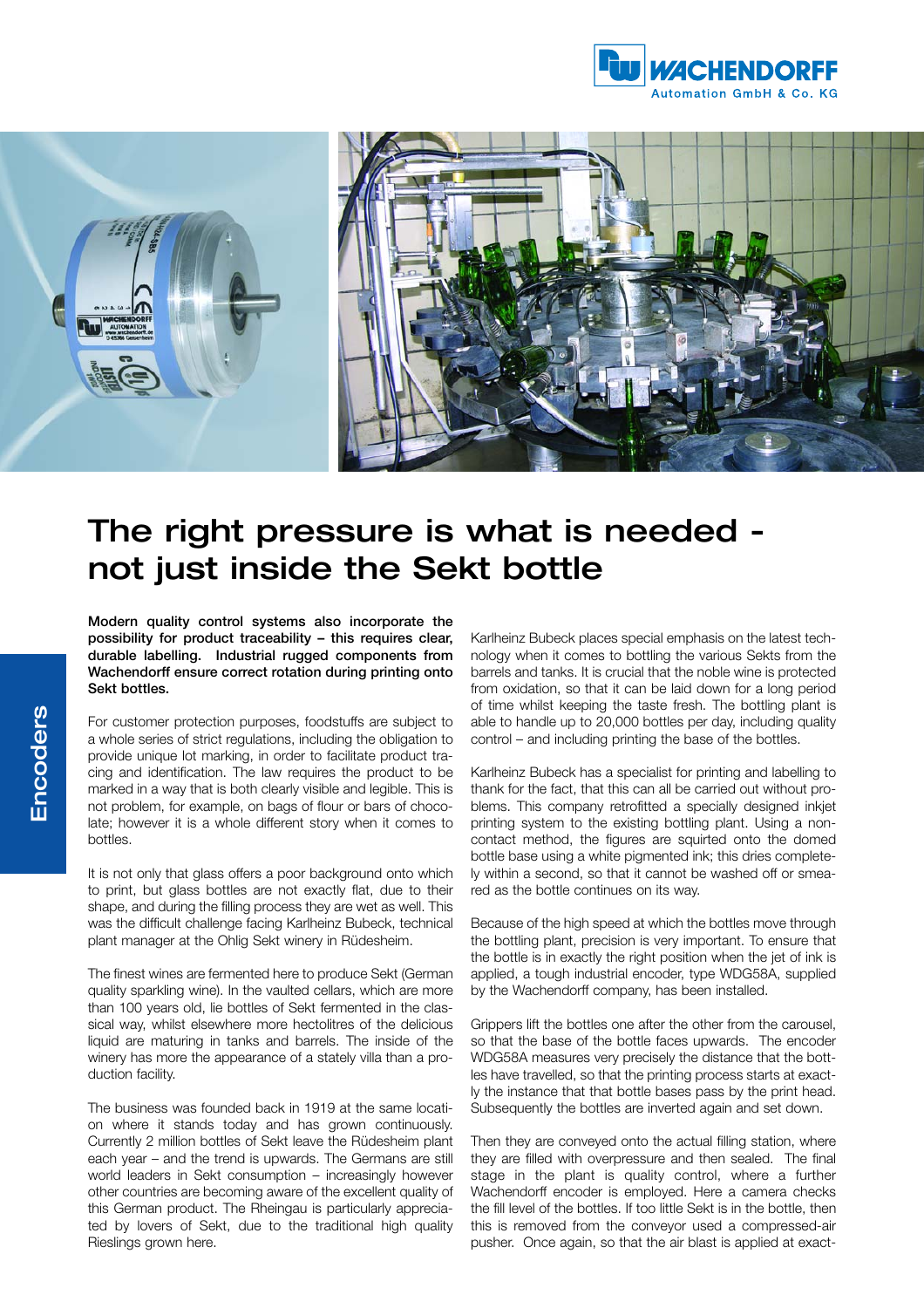

ly the correct moment, another WDG58A encoder measures the precise distance the bottle has travelled and then triggers the air blast at just the right point in time.

The information printed on the base of the bottles allows Karlheinz Bubeck to see at a glance, when the bottle was filled and even identify which bottles and corks were used. This means that if a customer later has problem with corks or if a bottle bursts, then it can be determined which supplier was responsible.

For Karlheinz Bubeck the chosen solution with the special inkjet printing system and the integrated Wachendorff encoders has proved a great practical success. Despite the very high number of bottles that pass through the machines, the print system is easy to maintain, with service intervals of just six months. Ink usage has also been considerably reduced.

The WDG58 series encoders, located within the filling plant, are subjected to constant wet conditions that they withstand without problem. Thanks to their optimal combination of mechanics, optics and electronics, the Wachendorff products are amongst the safest, most reliable devices available today. The high pulse rates possible in the WDG58 series, with 5,000 ppr, 10,000 ppr and up to 25,000 ppr, together with the control electronics facilitate consistently high resolution photos at precisely defined positions. Accessories such as measuring wheels and adjustable pre-tensioned spring levers that are suitable for the application described above, are available from Wachendorff's range of accessories. This means that a complete functioning system can be handed over to the user.

The high IP67 protection rating, permissible shaft loads of up to 400 N and a wide temperature range make the Wachendorff WDG incremental encoders the right choice, even under harsh operating conditions. Their EMC design ensures secure signals. A special output gives early warning that the LED performance is degrading - this occurs around 1000 hours before the encoder could actually fail, so that appropriate timely action can be taken to keep the system safe.



Fig 1:

Precise measurement of bottle position for the start of printing



## Fig 2:

Virtually non-slip application of the measuring device via spring lever and measuring wheel